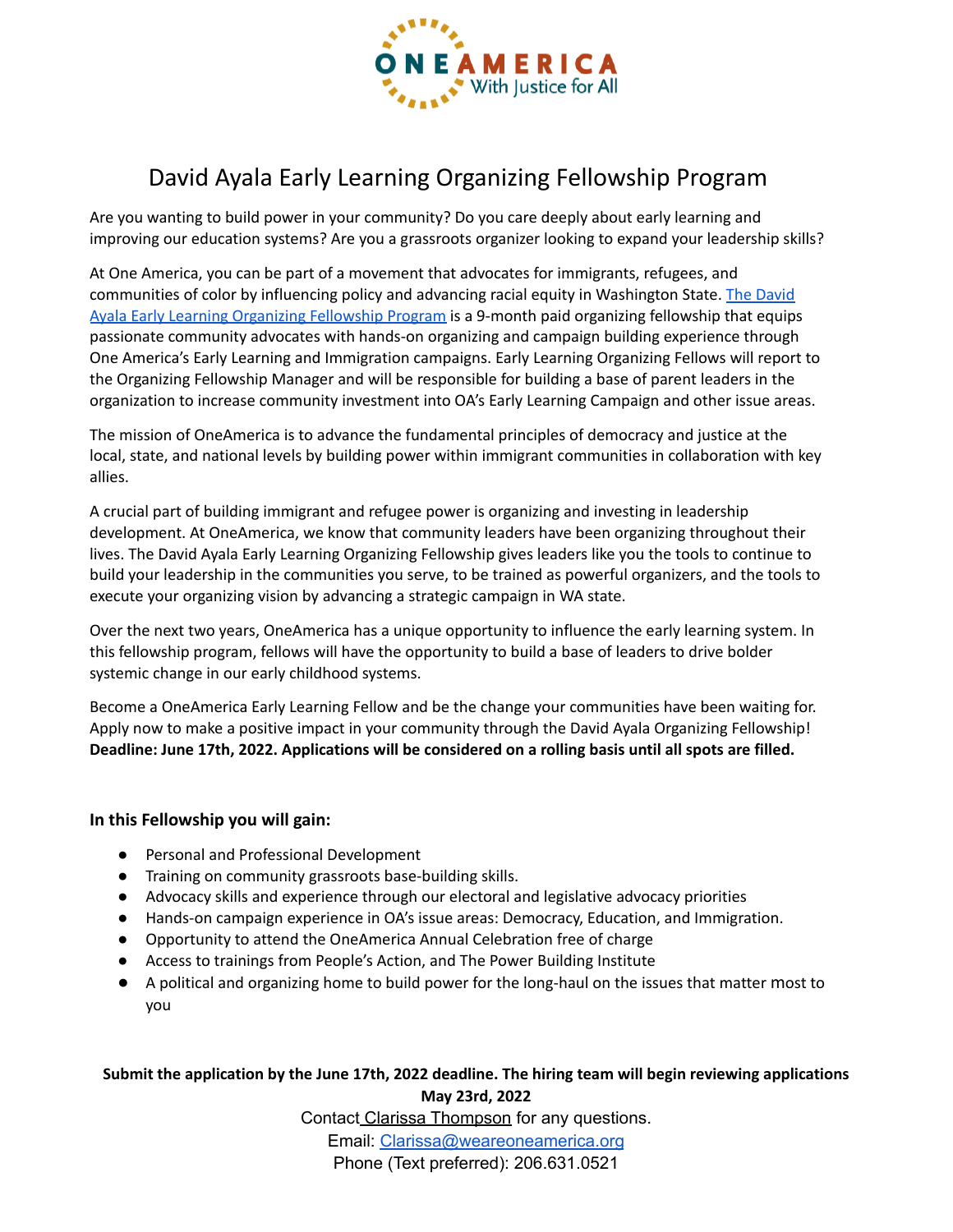

#### **Desired Skills**

OneAmerica is seeking candidates who hold a self-interest in One America's mission and are self-driven. This fellowship is a *learning opportunity,* therefore all candidates are encouraged to apply even if they do not fit all the qualifications outlined below.

- Personal experience navigating Washington's early learning and childcare resources as either a parent/guardian or childcare provider is strongly preferred.
- A commitment to racial equity with a desire to build power in immigrant and refugee communities by leading with relationships.
- Volunteer experience/education in electoral, union, and/or community organizing.
- Skilled communication abilities and techniques with Emerging Bilingual/English Learner populations.
- Bilingual and multilingual assets are preferred but not required
- Proficiency in tablet and smartphone technology, and the ability to explain technology in accessible terms to individuals with limited digital literacy skills.
- A strong understanding of the challenges faced by immigrant communities when navigating Washington's Early Learning and Childcare Systems
- Strong written and verbal communication, active listening, and relationship-building skills.
- A spirit of self-motivation, ownership, and collaborative initiative the ability to thrive independently and with a team, taking a project successfully from beginning to end with broad guidance.
- Ability to thrive within a fast-paced environment while maintaining effective time management, organization methods, and adapting to changing needs and priorities to successfully meet program deliverables.
- Willingness to accommodate community-based scheduling needs such as evening and weekend meetings.
- **Candidates will be required to show proof of being fully vaccinated against COVID-19 upon commencing employment. Reasonable accommodations will be considered on a case-by-case basis for exemptions to this requirement in accordance with applicable law.**

#### **Hours and Compensation**

We at OneAmerica value the quality work produced by our leaders. **Fellows are paid \$18 an hour for 10 - 15 hours per week**. Working hours include occasional weekend and evening work, however, we will always work to accommodate scheduling needs.

#### **This position can be based out of our Seattle, Vancouver, or Yakima office. While there will be requirements for in-person participation, we will continue to monitor COVID-19 cases and provide remote options whenever possible.**

The fellowship program runs from **July 2022 through April 2023**. Following completion of the program, fellows will have the opportunity to continue their advocacy through our Early Learning campaign and will be given priority for other volunteer leadership positions.

## **Submit the application by the June 17th, 2022 deadline. The hiring team will begin reviewing applications May 23rd, 2022**

Contact Clarissa Thompson for any questions. Email: [Clarissa@weareoneamerica.org](mailto:Clarissa@weareoneamerica.org) Phone (Text preferred): 206.631.0521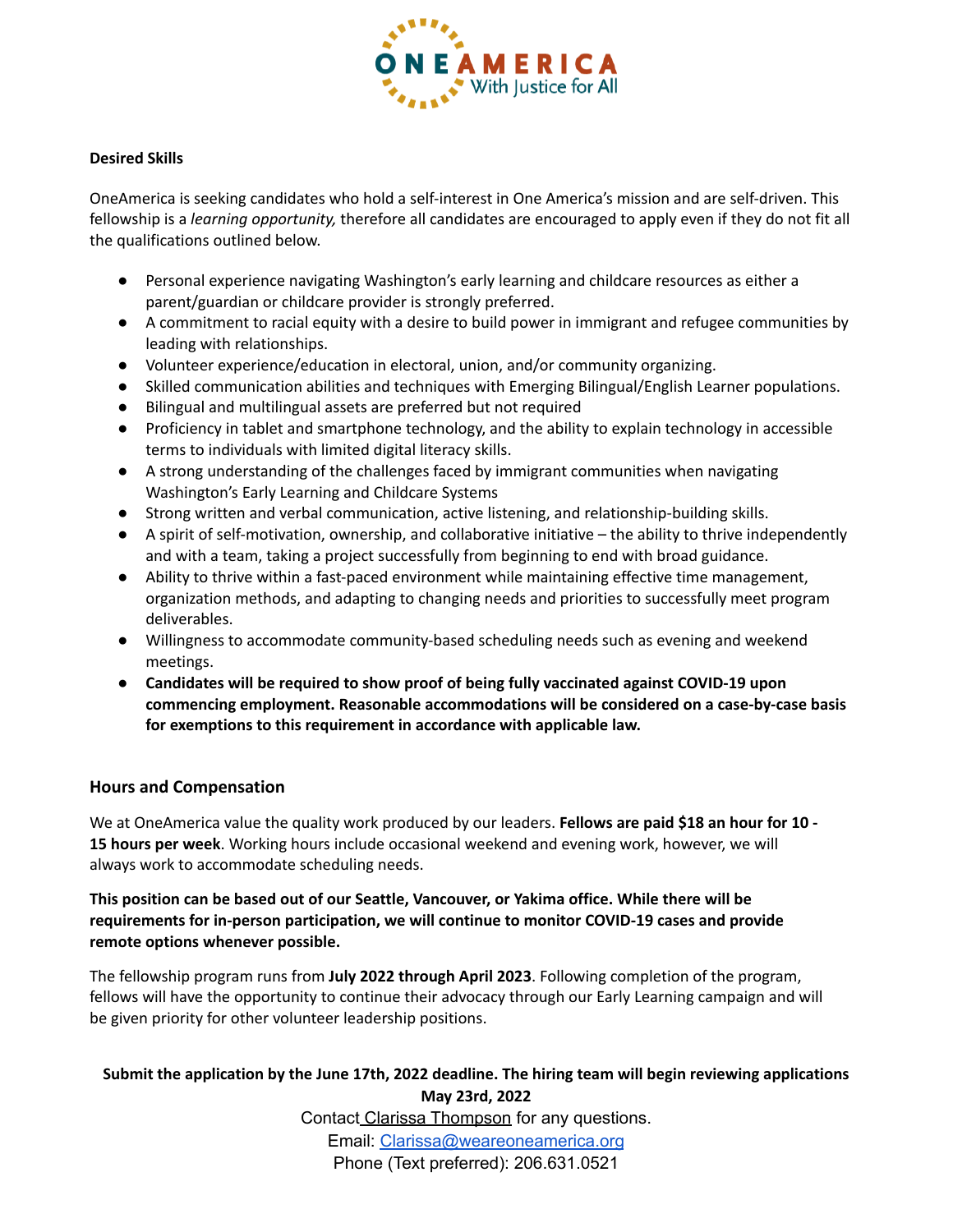

## **Instructions to Apply to Early Learning Organizing Fellowship**

OneAmerica believes in creating equitable and inclusive spaces inside and outside of the organization. We have provided a few options for you to apply. *Choose one of the three ways below to apply that best fits your ability to present yourself.*

Some questions to help guide your application:

- What personally connects you to One America's mission?
- How would improved language-inclusive and culturally relevant childcare and education resources impact your community?
- What drives you to want to create change?
- What is your vision for your community?
- What skills are you hoping to gain through this fellowship?

#### **Option 1**

● Fill out the provided [Google](https://docs.google.com/forms/d/e/1FAIpQLSdGTtJpAzhd4LRBi4UtEKU7vGHl12gI6NANqJiEpc6616avfQ/viewform?usp=sf_link) form: Google Form

#### **Option 2**

● Send your resume and a one-page cover letter to [Clarissa@weareoneamerica.org](mailto:Clarissa@weareoneamerica.org)

#### **Option 3**

● Schedule a coffee 1:1 with our hiring manager by emailing [Clarissa@weareoneamerica.org](mailto:Clarissa@weareoneamerica.org) to learn more about the fellowship and give us a chance to get to know you!

**Submit the application by the June 17th, 2022 deadline. The hiring team will begin reviewing applications May 23rd, 2022** Contact Clarissa Thompson for any questions. Email: [Clarissa@weareoneamerica.org](mailto:Clarissa@weareoneamerica.org) Phone (Text preferred): 206.631.0521